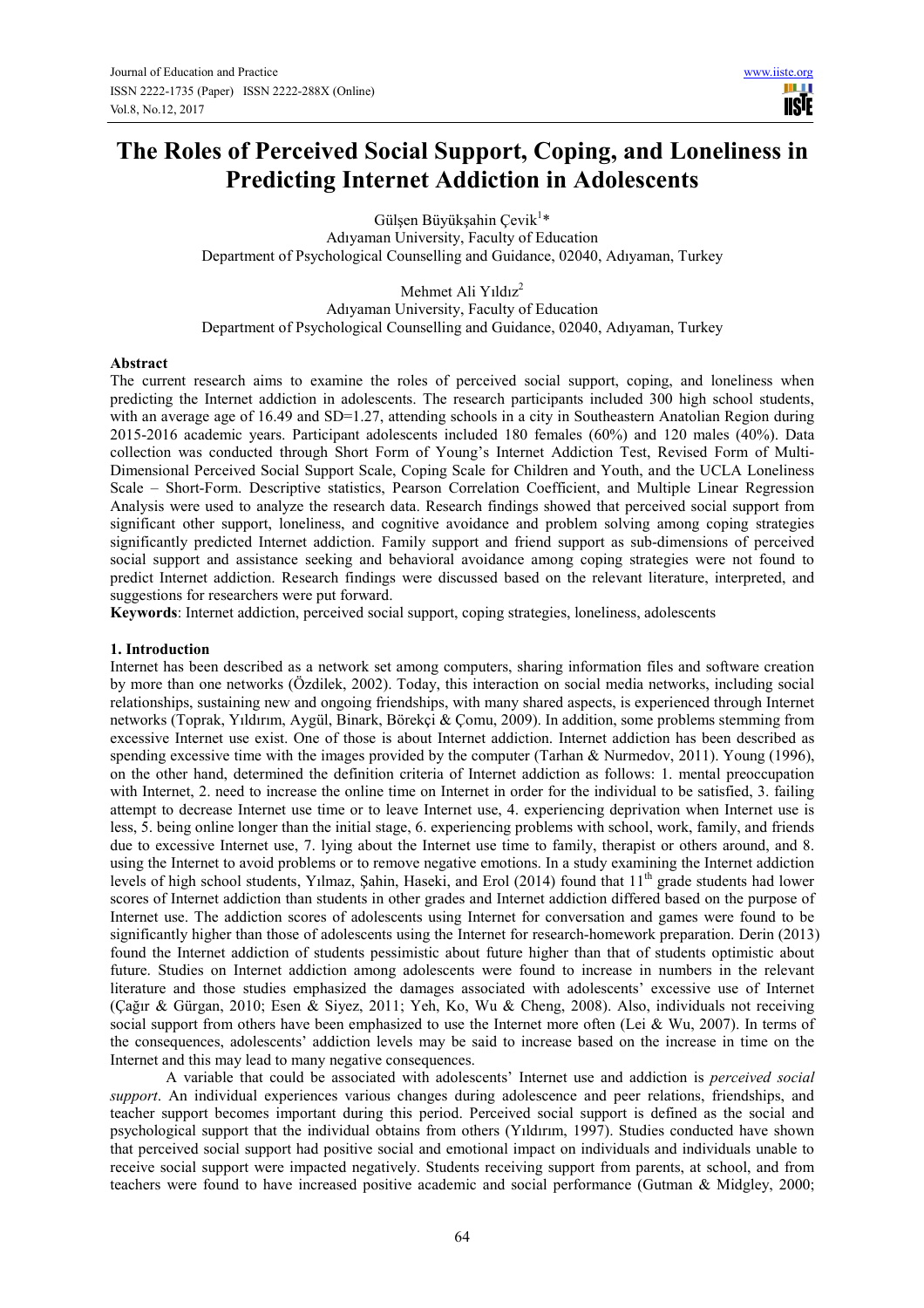Sanders & Herting, 2000). On the other hand, some studies showing increased tendency towards Internet addiction in individuals not receiving adequate social support are available (Esen and Siyez, 2011; Yeh et al., 2008). It was found that individuals receiving inadequate social support from others may have developed Internet addiction through use for satisfying the need for interpersonal relationships and building alternative social connections (Papacharissi and Rubin, 2000). Thus, an individual's Internet time may increase as his/her perceived social support level decreases and this may lead to Internet addiction. Differently, Yüksel and Baytemir (2010) found no significant relationship between the perceived social support from family, friends, and teachers and the purpose of Internet use. However, saving time for assignments, research, and Internet use meant increased perceived social support. Lei and Wu (2007) found that adolescents not having healthy relationships with their parents used the Internet more often and the researchers interpreted this as adolescents' effort to seek emotional support. In another research, Ersun, Şahin-Köze, Muslu, Beytut, Başbakkal, and Conk (2012) found a significant negative relationship between perceived social support and problematic Internet use. Similar research findings indicated that the Internet use led to reduced social relationships and perceived social support (Swickert, Hittner & Harris, 2002). Taçyıldız (2010) stated that adolescents were not able to solve communication and academic achievement problems experienced when social support from families and friends was not available and, thus, that adolescents' Internet use could have increased. Hence, it may be said that perceived social support may be socially and emotionally important in adolescents and it can be influential in reducing Internet addiction.

Another variable that could be associated with Internet addiction seems to be coping. Lazarus and Folkman (1984) described coping as cognitive and behavioral efforts put forward by an individual to manage internal and external desires consuming one's sources and extremely forcing him/her. The purpose of individual's adjustment processes in stressful and threatening situations is to help him/her to re-balance. The reactions associated with coping during such processes were stated to be physiological, emotional, behavioral, and cognitive (Baum, Singer & Baum, 1981; Lazarus, 1991; Şahin, 1994). The Internet and computer also were reported to be available for use to cope with stress. Individuals experiencing constant distress, anxiety, and excitement are stated to spend more time on the Internet or computer. Focusing attention on something else is considered to lower the experience of internal problems or reduce the level of symptoms (Ögel, 2012). A study revealed that Internet addicts had hardships in real life and used dysfunctional coping strategies (Lin & Tsai, 2002). Kim, Lau, Cheuk, Kan, Hui, and Griffiths (2010), in another research, found that Internet addicts could not cope well with stress, went to sleep late, suffered from insomnia, and had high levels of depressive symptoms. Whang, Lee, and Chang (2003) found that Internet addicts used the Internet even more during stress or depression; experienced more loneliness, depressive affect, and compulsive disorder; and had behavioral disorders. Özmutaf, Özgür, and Gökmen's (2008) study revealed that computer use led to tiredness of eyes, rash on eyes, back and neck pain, headache, pain on joints and muscles, tiredness, insomnia, being unable to cope with stress, and putting on weight. Studies showed that coping programs positively affected the Internet addiction. In such a study, Erden and Hatun (2015) found that coping program reduced the Internet addiction. In a similar research, Nedim-Bal and Metan (2015) showed that group psychological counseling and coping programs positively affected Internet addiction in adolescents. Relevant literature indicated that individuals with high levels of Internet addiction were not able to use effective and functional coping strategies and suffered from even more stress.

Another important variable associated with Internet addiction is loneliness. Loneliness has been described as a status, with which the individual is not satisfied, occurring quantitatively or qualitatively in relation to individual's social relationships. Loneliness was stated to happen when there were discrepancies between individual's present social relationship and his/her desired social relationship (Peplau & Perlman, 1982). As a mood including cognitive, affective, and behavioral dimensions, loneliness was stated to develop based on individual's perceptions (Ernst & Cacioppo, 1999). A significant and positive relationship between problematic Internet use and loneliness and social anxiety was found in adolescents (Caplan, 2002). In similar studies, loneliness scores of those individuals using the Internet excessively were found to be higher (Eijnden et al., 2008; Morahan Martin & Schumacher, 2000). Compared to the individuals with lower Internet addiction levels, those with higher levels of Internet addiction were found to play more games on Internet, to have no leisure time, to make virtual friends, and to use the Internet for purposes such as providing emotional support. Also, Internet addicts were determined to be lonelier than the individuals with no Internet addiction (Martin and Schumacher, 2003). Ögel (2012) stated that adolescents, feeling lonely due to experiences of family conflict stemming from various problems and generation gap and due to difficulty making friends and becoming introvert, could become Internet addicts. Tarhan and Nurmedov (2011) found that individuals with high Internet addiction leaned towards escapism, preferred to spend time on Internet, and experienced more loneliness and depressive emotions than individuals with no Internet addiction. Durak-Batıgün and Hasta (2010) found that Internet addicts had higher levels of loneliness than the individuals with no Internet addiction. Koyuncu, Ünsal, and Arslantaş (2012), in their research with elementary and high school students, determined that students using the Internet for homework and research purposes had lower frequencies of Internet addiction and there was a positive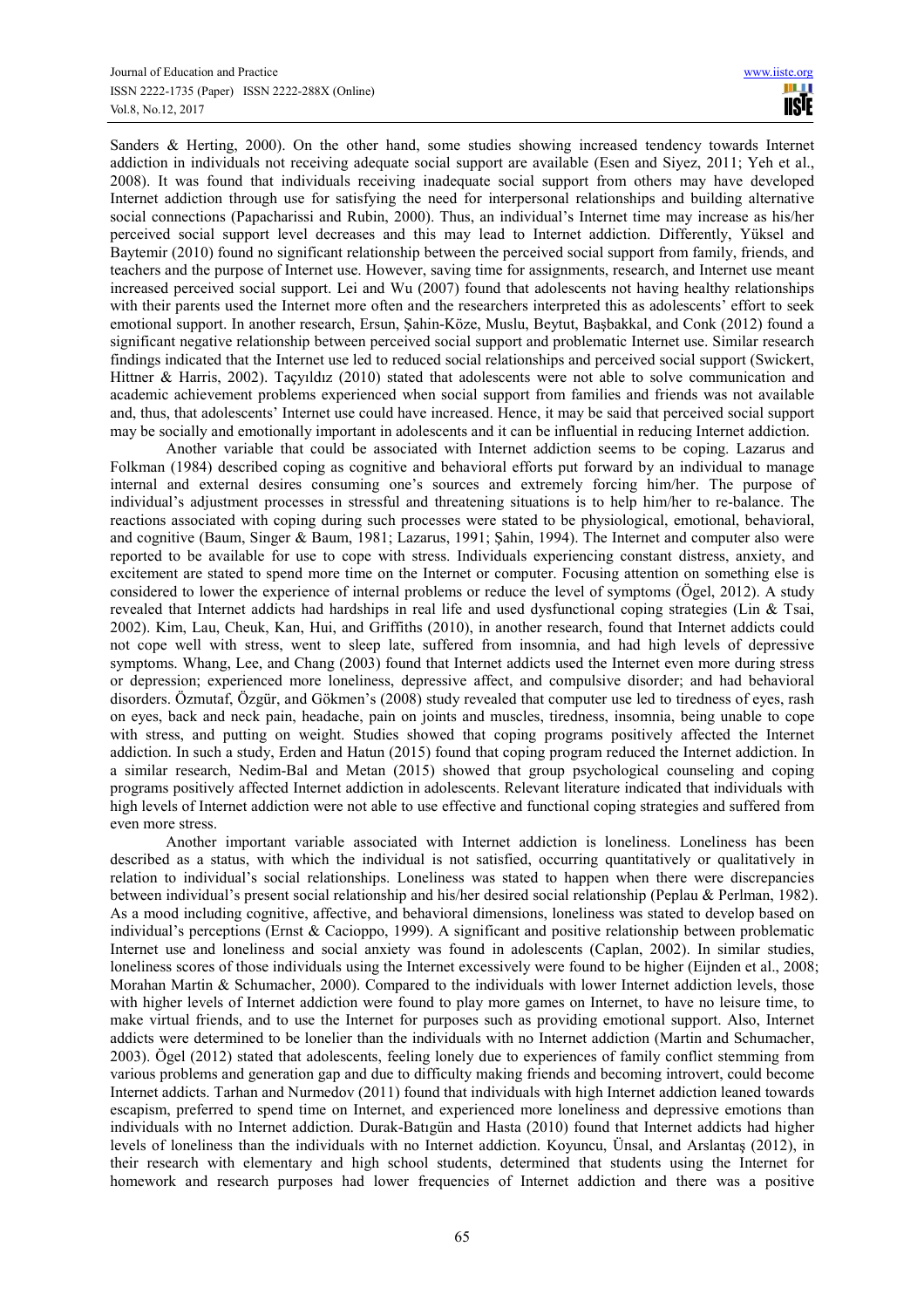relationship between Internet addiction and loneliness. Studies conducted also showed a positive relationship between Internet addiction and loneliness. Thus, it may be said that Internet addicts could use more Internet in order to fight loneliness or lonely individuals may be at higher risks of developing Internet addiction by spending excessive time on Internet to fight their loneliness.

Internet use is considered to positively as well as negatively impact adolescents' academic, social, emotional, and personality developments in adolescence. A review of institutional information and the studies above indicate that coping, perceived social support and loneliness are closely associated with Internet addiction. Recent relevant research about adolescents included more studies on Internet addiction (Caplan, 2002; Esen & Siyez, 2011; Eijnden, Meerkerk, Vermulst, Spijkerman & Engels, 2008; Koyuncu, Ünsal, & Arslantaş, 2012; Lei & Wu, 2007). However, prediction studies on the relationship between Internet addiction and coping and perceived social support and loneliness have not been available. Hence, finding out about the extent to which coping, perceived social support, and loneliness predicted Internet addiction is expected to be beneficial in terms of psychological counseling or group psychological counseling interventions organized by experts (psychiatrists, psychologists, psychological counselors) dealing with Internet addiction and psycho-educational activities to reduce or prevent Internet addiction and school-based interventions. Thus, the current study is considered to be necessary and important and to contribute in the relevant literature.

# **2. Method**

# 2.1.Research Model

The current study is a descriptive research based on relational survey model (Fraenkel, Wallen, and Hyun, 2012). Predicting variables in the current study were perceived social support, coping strategies, and loneliness; the predicted variable is Internet addiction*.* 

# 2.2. Participants

Study participants included totally 300 students, with a mean age of 16.49 and *SD*=1.27, attending high schools in a city in Southeastern Anatolian Region in Turkey during 2015-2016 academic years. 180 (60%) of the adolescents were female as well as 120 (40%) were males. Convenience sampling was used to select the participants. Convenience sampling involves selecting easily-reachable individuals to respond to the instruments in a research (Cohen, Manion & Marrison, 2007; Fraenkel et al., 2012).

#### 2.3. Instruments

2.3.1. Short Form of Young's Internet Addiction Test (YIAT-SF): YIAT-SF was developed by Young to measure individuals' Internet addiction. The scale later was modified into a brief form by Pawlikowski et al. (2013). YIAT-SF consists of 12 items in 5-point Likert type format (1=Never, 5=Very Often). YIAT-SF was adapted into Turkish language by Kutlu, Savcı, Demir, and Aysan (2016). The explanatory factor analysis conducted for the scale construct validity indicated that the scale explained 39.52% of the total variance in university students and 48.9% of the total variance in adolescents. According to the confirmatory factor analysis results of YIAT-SF, fit indices values for university students were as follows:  $\chi^2$ =144.93, SD=52, RMSEA=.07, RMR=.70, GFI=.93, AGFI=.90, CFI=.95, and IFI=.91. BF-YIAT fit indices values for high school students were found as  $\chi^2$ =141.93, SD=51, RMSEA=.08, GFI=.90, CFI=.90, and IFI=.90. Cronbach's alpha coefficient values calculated for the scale reliability were .91 for university students and .86 for high school students. Correlation coefficient for the test-retest reliability was found as .93 for university students and .86 for high school students. 2.3.2.Revised Form of the Multi-Dimensional Perceived Social Support Scale: The scale was developed by

Zimet, Dahlem, Zimet, and Farley (1988) to measure individuals' perceived social support levels. Validity and reliability studies for the reviewed form of scale were conducted by Eker, Arkar, and Yaldız (2001). The Reviewed Form of Multi-Dimensional Perceived Social Support Scale consists of three sub-dimensions with four items on each to measure individuals' support from family, friends, and significant other support. The scale includes totally 12 items and, as an increase of scores obtained on the scale indicates an increase in the individual's perceived social support.

2.3.3.Coping Scale for Children and Youth (CSCY): CSCY was developed by Brodzinsky et al. (1992) to define coping strategies of children and youth. Yıldız (in press) conducted the validity and reliability studies within the adaptation for CSCY into Turkish language. CSCY includes 24 items with four sub-dimensions such as assistance seeking, problem solving, cognitive avoidance, and behavioral avoidance. The Confirmatory Factor Analysis conducted for the scale construct validity indicated the fit indices as follows:  $\chi^2$  = 506.02, SD = 246,  $\chi^2$ /SD = 2.06, *p*<.01, RMSEA= .05, SRMR= .06, GFI= .90, AGFI= .87, CFI= .93. In addition, CSCY cross validation (metric invariance) was provided in male and female samples. CSCY internal consistency coefficients were found to be .68 for assistance seeking, .79 for problem solving, .32 for behavioral avoidance, and .82 for cognitive avoidance. CSCY composite reliability values were calculated to be between .44 and .81. The correlation values obtained for CSCY test-retest reliability ranged between .32 and .67.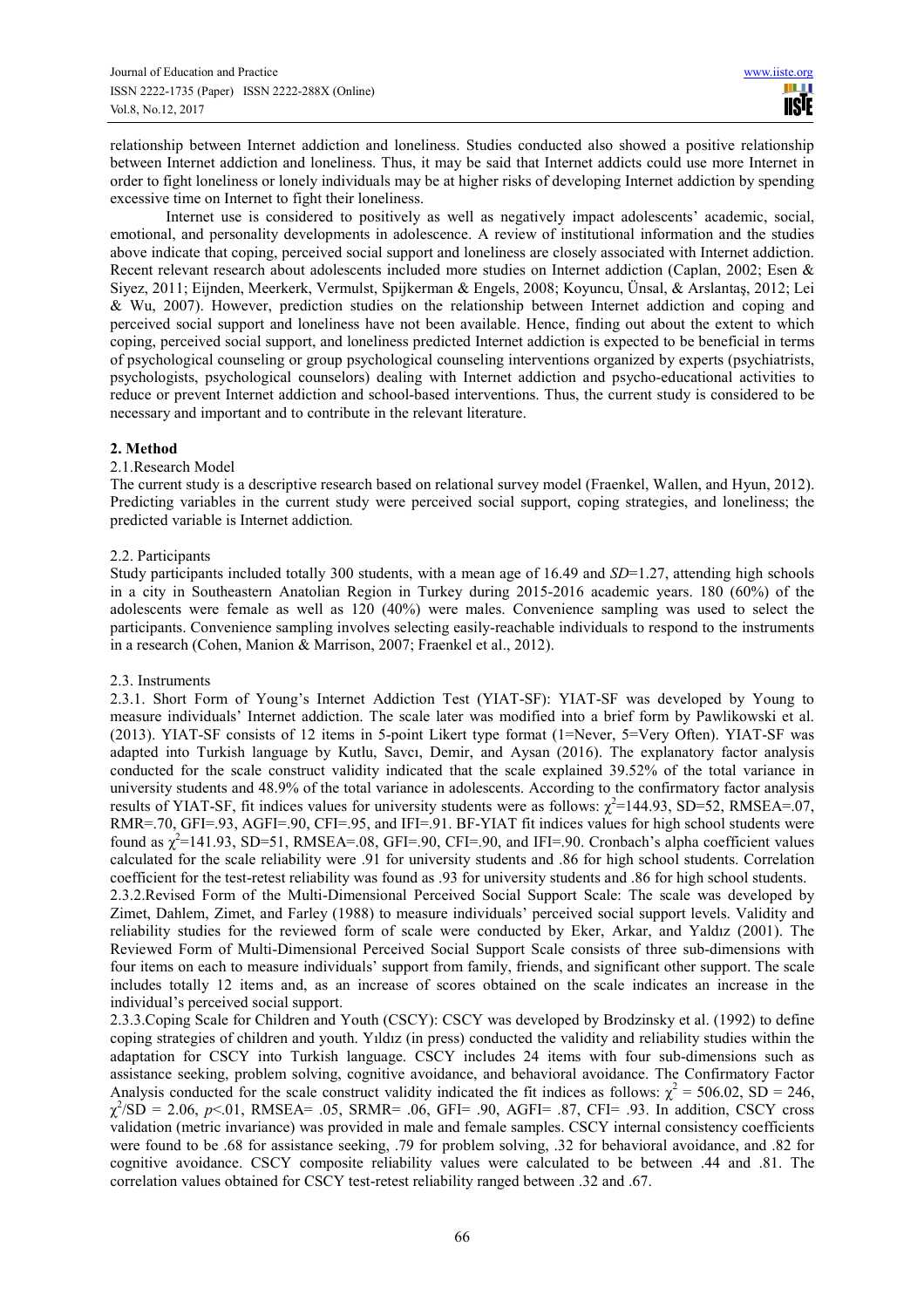2.3.4.UCLA Loneliness Scale – Short-Form (ULS-8): The ULS-8 was developed by Hays and DiMatteo (1987). The validity and reliability studies for the scale were conducted by Yıldız and Duy (2014). The results of factor analysis conducted for construct validity showed that the scale had a unidimensional structure as is in the original study. Item loadings varied between .31 and .71 as indicated in the factor analysis. Confirmatory factor analysis of ULS-8 yielded acceptable good fit values. According to criterion validity study carried out with 80 students, statistically significant relationships were found between loneliness and overall belongingness (r=-.71) and life satisfaction (r=-.42). Cronbach's Alpha consistency coefficient calculated for ULS-8 reliability was found as  $\alpha$ = .74. Test-retest reliability of ULS-8 performed within two weeks interval with 64 students had a high correlation  $r=.84$ .

2.3.5.Personal Information Form: A personal information form was developed to determine the participants' socio-demographic characteristics such as grade, gender, and age.

# 2.4. Procedure

Upon obtaining permission from the Education Department, data for the study were collected during instruction by the researchers. Data collection lasted around 20 minutes. Participants were included in the study on a voluntary basis. The current research data analysis involved the examination of whether the regression analysis hypotheses were met. Research data analyses showed that the kurtosis value was a bit higher than 1 within the significant other support, among the sub-dimensions of perceived social support; apart from this, all other values ranged between the accepted values of +1 and -1. For the four independent variables, the Mahalonobis critical value was 18.47 (Pallant, 2011; Tabachnick, and Fidell, 2013). Based on the values obtained in the current research, 16 individuals with outlying values were excluded in the analyses and the analyses were completed with remaining 300 individuals (Mahalanobis value= 15.79). Also, a review of the correlation values among variables indicated no multicollinearity problem as the levels of relationships were not very high. For other hypotheses in the current research, VIF, Tolerance and Durbin-Watson values were reviewed in relation to whether a multi-linearity problem existed and, based on the data obtained from the participants, no multilinearity problem was found. In addition, Cook distance values (.07) were found below the critical value 1 (Tabachnick and Fidell, 2013). Based on the values obtained on the participants, it was seen that data had a normal distribution and the hypotheses of the multi-regression analysis were met. Descriptive statistics, Pearson correlation coefficient, and multiple regression analysis were used in the current research data analysis. Data analysis involved IBM SPSS 22.0 software. Significance level in the current research was set as .05.

#### **3. Results**

Descriptive statistics associated with the data obtained on the participants are presented in Table 1. Table 1

| <b>Variables</b>          | N   | <b>Lower Score</b> | <b>Upper Score</b> | $\overline{ }$<br>Mean | SD    | <b>Skewness</b> | <b>Kurtosis</b> |
|---------------------------|-----|--------------------|--------------------|------------------------|-------|-----------------|-----------------|
| Significant other support | 300 | 4                  | 28                 | 15.49                  | 7.69  | $-.07$          | $-1.24$         |
| Family support            | 300 | 4                  | 28                 | 20.67                  | 6.34  | $-.88$          | $-.01$          |
| Friend social support     | 300 | 4                  | 28                 | 20.04                  | 6.04  | $-72$           | $-.08$          |
| Assistance seeking        | 300 | 4                  | 16                 | 10.24                  | 2.40  | $-.09$          | $-.17$          |
| Problem solving           | 300 |                    | 28                 | 19.80                  | 4.08  | $-.01$          | $-.11$          |
| Cognitive avoidance       | 300 | 10                 | 40                 | 20.42                  | 5.48  | .59             | .50             |
| Behavioral avoidance      | 300 | 3                  | 12                 | 6.34                   | 1.95  | .55             | .25             |
| Loneliness                | 300 | ⇁                  | 28                 | 13.64                  | 4.71  | .42             | $-46$           |
| Internet addiction        | 300 | 12                 | 59                 | 25.79                  | 10.60 | .74             | $-.01$          |

*Descriptive statistics associated with the data obtained on the participants*

As seen in Table 1 was emerged that values of skewness and kurtosis were with in normal limits (+1 to -1); thus, it can be said that the data is normally distributed.

Pearson correlation coefficients among the current research variables are presented in Table 2.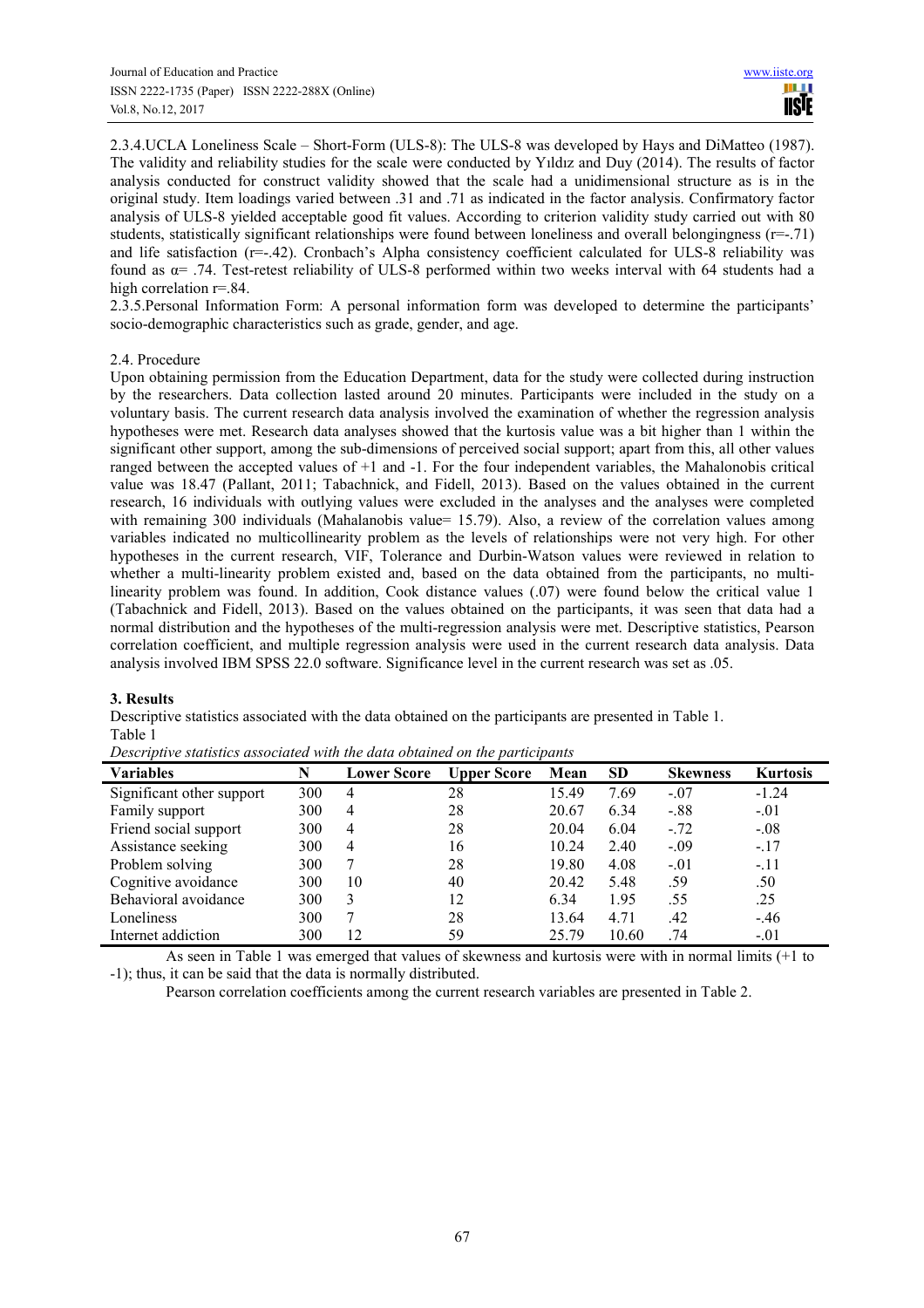*Pearson correlation coefficient values among the research variables*

| <b>Variables</b>             |         | 2       |         |         |         | 6       | 7       | 8       |  |
|------------------------------|---------|---------|---------|---------|---------|---------|---------|---------|--|
| 1. Significant other support |         |         |         |         |         |         |         |         |  |
| 2. Family support            | $.15**$ |         |         |         |         |         |         |         |  |
| 3. Friend social support     | $19**$  | $.45**$ |         |         |         |         |         |         |  |
| 4. Assistance seeking        | .05     | $.36**$ | $35**$  | ---     |         |         |         |         |  |
| 5. Problem solving           | $-.10$  | $.18**$ | $.31**$ | $.38**$ |         |         |         |         |  |
| 6. Cognitive avoidance       | $-.03$  | $-.05$  | $-.02$  | $-.09$  | $-12*$  |         |         |         |  |
| 7. Behavioral avoidance      | .01     | $-.05$  | $-.06$  | $-04$   | $-.07$  | $.62**$ |         |         |  |
| 8. Loneliness                | .08     | $-11*$  | $-33**$ | $-17$   | $-21**$ | .04     | .04     |         |  |
| 9. Internet addiction        | .10     | $-14*$  | $-13*$  | $-12*$  | $-18**$ | $.29**$ | $.21**$ | $.18**$ |  |

N=300 \**p*<.05, \*\**p*<.01

As can be seen in Table 2, based on the results of correlation analysis, no significant-level relationship was found between significant other support and Internet addiction. A negative low-level relationship was found between family support and support from friends and Internet addiction. On the other hand, a negative low-level relationship was found between assistance seeking and problem solving among coping strategies and Internet addiction. A positive low-level relationship between cognitive avoidance and behavioral avoidance and Internet addiction was found. In addition, a low-level positive relationship between loneliness and Internet addiction was determined.

The results of standardized multiple regression analysis associated with sub-dimensions of perceived social support predicting Internet addiction are presented in Table 3. Table 3

| The results of multiple regression analysis associated with perceived social support predicting Internet addiction |  |  |
|--------------------------------------------------------------------------------------------------------------------|--|--|
|                                                                                                                    |  |  |

| <b>Predictor Variables</b> |        | <b>Standardized</b> |         |         |    |
|----------------------------|--------|---------------------|---------|---------|----|
| Constant                   | 30.643 |                     | 12.14   | $.00\,$ | 04 |
| Significant other support  | 18     |                     | $2.27*$ | .02     |    |
| Family support             | $-19$  | $-.11$              | $-177$  | .08     |    |
| Friend social support      | $-19$  | - 11                | $-1.66$ |         |    |
|                            |        |                     |         |         |    |

\**p*<.05, \*\**p*<.01

Results of the standardized multiple regression analysis in Table 3 indicate that there was a low-level relationship between the sub-dimensions of perceived social support and Internet addiction ( $R = .21$ ,  $R^2 = .04$ ,  $p$ <.05). Sub-dimensions of perceived social support combined explained 04% of the variance in Internet addiction. In addition, the model was found to be on significant levels  $[F_{(3, 296)} = 4.42, p<0.01]$ . Based on the standardized regression coefficient ( $\beta$ ), support from significant other support ( $\beta$ = .13, t= 2.27,  $p$ <.05) was seen to significantly predict the Internet addiction. On the other hand, a review of t-test results associated with the significance of regression coefficient indicated that family support ( $t=$  -1.77,  $p$  $>$ .05) and support from friends ( $t=$ -1.66, *p*>.05) did not have a significant effect on Internet addiction.

Standardized multiple regression analysis results associated with coping strategies predicting Internet addiction are presented in Table 4.

Table 4

| <b>Predictor Variables</b> |        | <b>Standardized</b> |          |     |     |  |
|----------------------------|--------|---------------------|----------|-----|-----|--|
| Constant                   | 23.325 |                     | 5.54     | .00 | .33 |  |
| Assistance seeking         | $-20$  | $-.04$              | $-75$    | .45 |     |  |
| Problem solving            | $-.34$ | $-.13$              | $-2.23*$ | .03 |     |  |
| Cognitive avoidance        | .47    | .25                 | $3.50**$ | .00 |     |  |
| Behavioral avoidance       | 25     | .05                 |          | .50 |     |  |

*Multiple Regression analysis results associated with coping strategies predicting Internet addiction*

 $*_{p<.05}$ ,  $*_{p<.01}$ 

Standardized multiple regression analysis results indicate that there was a medium-level relationship between the sub-dimensions of coping and Internet addiction ( $R = 0.33$ ,  $R^2 = 0.11$ ,  $p < 0.05$ ). Sub-dimensions of coping combined explain 11% of the variance in Internet addiction. Also, the model was found to be significant  $[F_{(4.295)}= 9.28, p<.001]$ . A review of standardized regression coefficient ( $\beta$ ) indicates that cognitive avoidance  $(\beta = .25, t = 3.50, p < .01)$  and problem solving  $(\beta = .13, t = .2.23, p < .05)$ , in the order of relative importance for Internet addiction, significantly predicted Internet addiction. On the other hand, a review of the t-test results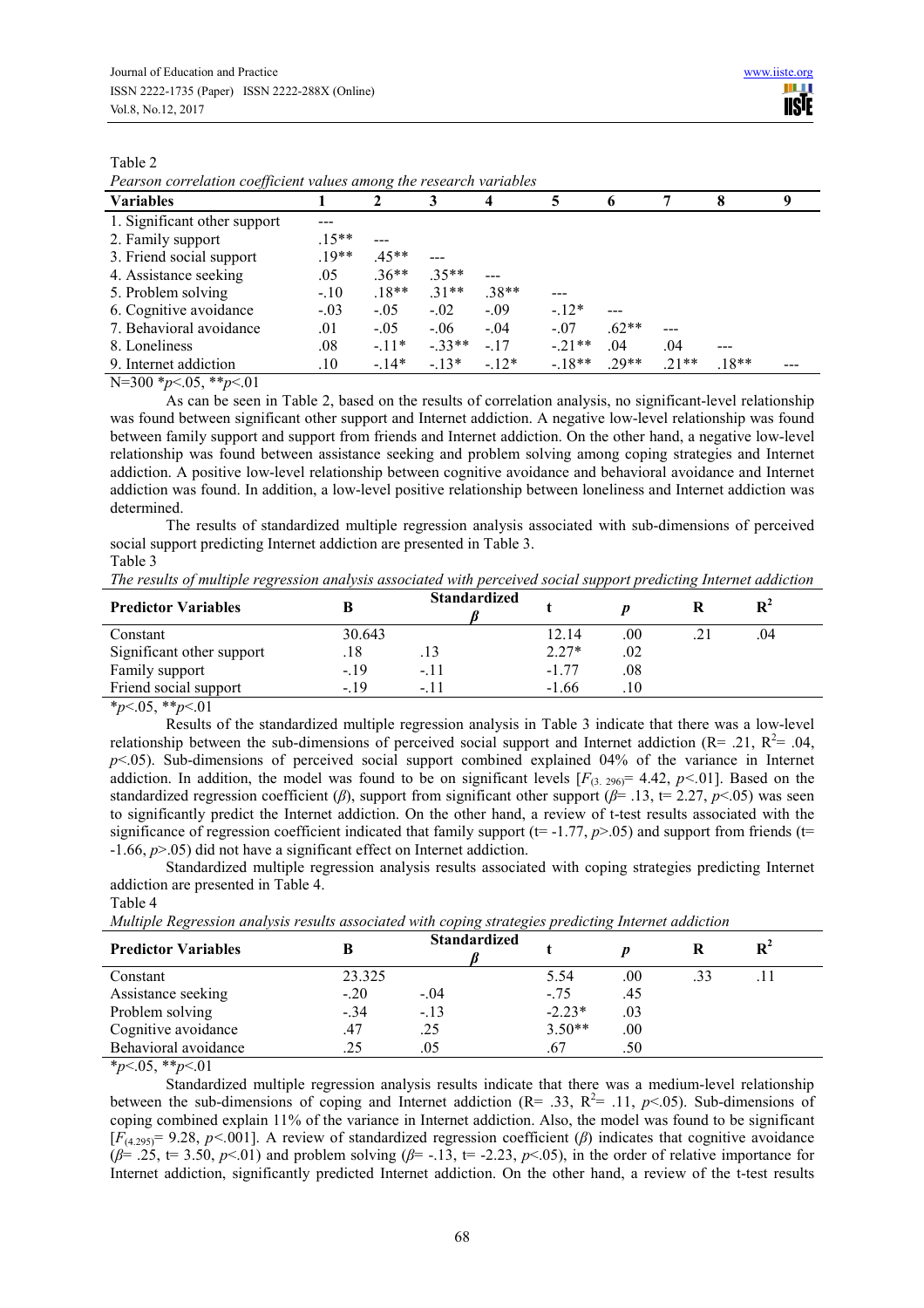associated with the significance of standardized regression coefficients indicates that assistance seeking (t= -.75,  $p$ >.05) and behavioral avoidance ( $t$ = .67,  $p$ >.05) had no significant effect on the Internet addiction.

Standardized multiple regression analysis results associated with loneliness predicting Internet addiction are presented in Table 5.

# Table 5

*Multiple regression analysis results associated with loneliness predicting Internet addiction*

| $\cdot$<br><b>Predictor Variables</b> |        | <b>Standardized</b> | $\sim$ |     | D <sup>2</sup> |  |
|---------------------------------------|--------|---------------------|--------|-----|----------------|--|
| Constant                              | 20.348 |                     | 10.99  | .00 | .U3            |  |
| Loneliness                            | 40     | .18                 | $11**$ | 00  |                |  |
|                                       |        |                     |        |     |                |  |

\**p*<.05, \*\**p*<.01

Standardized multiple regression analysis results in Table 5 indicate that there was a low-level relationship between loneliness and the Internet addiction ( $R$ = .18,  $R$ <sup>2</sup>= .03,  $p$ <.05). Loneliness alone explains 3% of the variance in Internet addiction. Also, the model was found to be significant  $[F(1.298) = 9.68, p < 0.01]$ . A review of standardized regression coefficient (*β*) indicates that loneliness (*β*= .18, t= 3.11, *p*<.01) significantly predicted Internet addiction.

# **4. Discussion, Conclusion and Suggestions**

The current study aimed to examine the roles of perceived social support, coping, and loneliness to predict Internet addiction in adolescents. The current study results showed that social support provided by significant other supports, loneliness, and cognitive avoidance and problem solving among coping strategies significantly predicted the Internet addiction and that family support and friend support among sub-dimensions of perceived social support as well as assistance seeking and behavioral avoidance among coping strategies did not predict the Internet addiction.

In the current research, social support provided by significant other supports was found to predict the Internet addiction; however, family support and friend support among the sub-dimensions of perceived social support were found to not predict the Internet addiction. Similar studies conducted also showed negative relationships between perceived social support and the Internet addiction (Kraut, Scherlis, Patterson, Kiesler, and Mukhopadhyay, 1998; Özcan and Buzlu, 2005). Kıran-Esen and Gündoğdu (2010) found that the Internet addiction decreased as adolescents' peer pressure decreased and perceived family and teacher support increased. In parallel with the current study results, the researchers (Kıran-Esen and Gündoğdu, 2010) did not find a relationship between perceived friend support and the Internet addiction. In a similar study, Batıgün and Kılıç (2011) showed that as Internet addiction increased, the perceived social support was lower and the perceived social support did not predict the Internet addiction. In another similar study, Esen and Siyez (2011) found that as adolescents' Internet addiction increased, perceived social support from family decreased. In addition, the researchers (Esen and Siyez, 2011) determined that academic achievement and, contrary to the findings of the current study, perceived social support from family predicted the Internet addiction. Thatcher and Goolam (2005), on the other hand, stated that individuals used the Internet more both for socializing and seeking social support. Other studies conducted found results both agreeing and conflicting with the results of the current study. This may be due to working with different sampling groups. The current research included adolescents; thus, their involvement in romantic partnerships may be a factor leading to significant other support predicting Internet addiction. Alternatively, adolescents seeking romantic partnership and relationships may be more often using the Internet. On the other hand, as adolescents were increasingly involved in romantic partnerships or the opposite gender, their family and friend support may have not predicted the Internet addiction. Based on the results of the current study, perceived social support from family and friends may be said to have no relationship with Internet addiction.

Another finding of the current research showed that problem solving and cognitive avoidance among coping strategies significantly predicted the Internet addiction. However, assistance seeking and behavioral avoidance dimensions did not predict the Internet addiction. According to Young (1996), one of the diagnosis criteria for the Internet addiction was about individual's use of Internet for escaping from problems or reducing negative emotions. This criterion seems to support the finding of the current research. Thus, adolescents may be spending time on the Internet in order not to face the problems bothering them; they may be using cognitive avoidance to develop Internet addiction. Sheeks and Birchmeier (2006) showed that relationships built on Internet environment reduced anxiety and worries individuals and, thus, timid persons more often used the Internet. Ögel (2012) stated that the Internet and computer were used within a strategy to cope with stress; individuals experiencing boredom, anxiety, and excitement diverted their attention through computers and the Internet; and individuals experiencing problems with family relationships and friendships, and not being able to solve problems, spent more time on the Internet. It has been reported that individuals spending time on the Internet can focus their attention on something else to reduce the severity of their internal problem experience.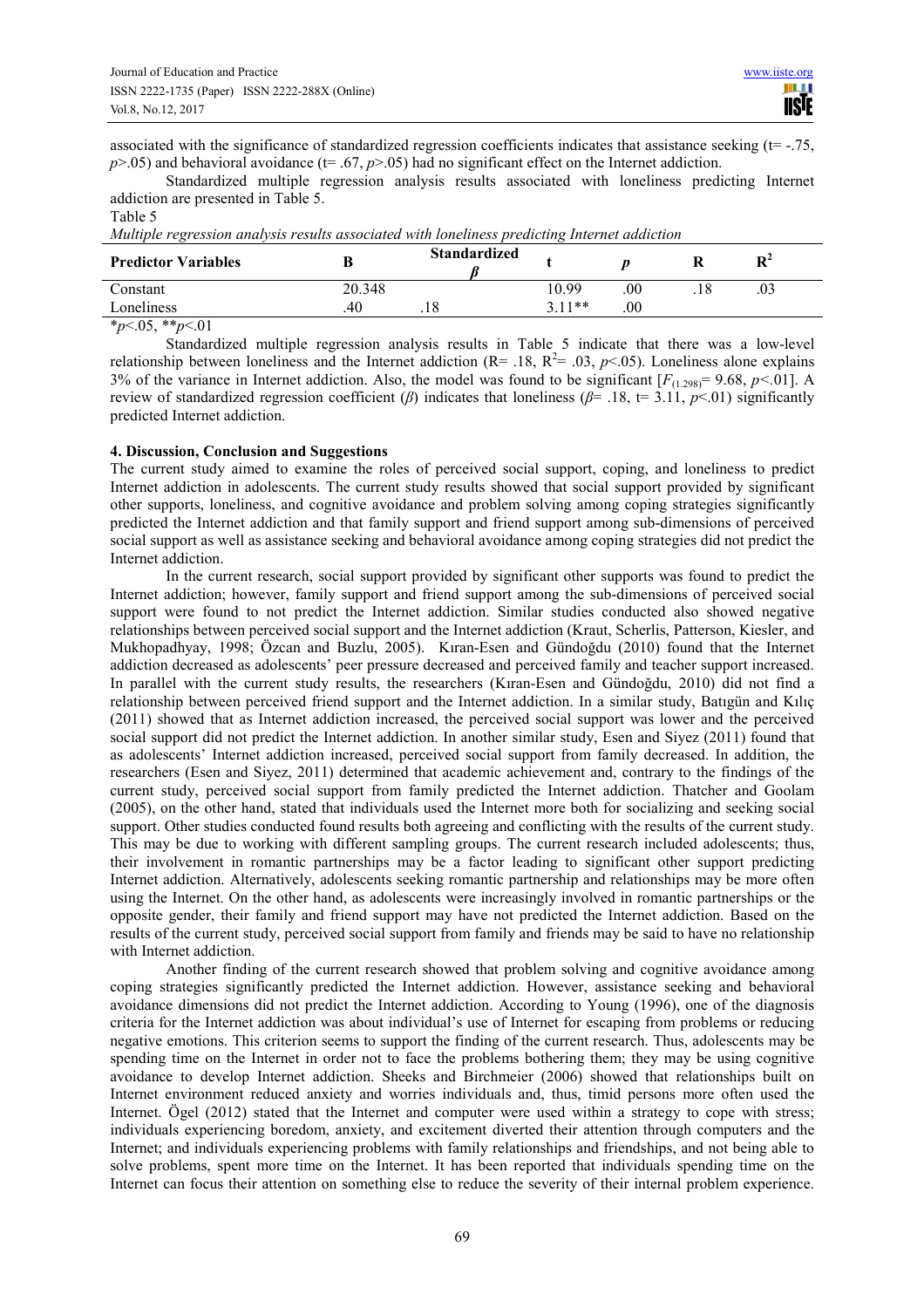Whang et al. (2003) showed that Internet addicts had social behavioral disorders and used the Internet more during stress and depression. According to the results of the current study, problem solving among coping strategies predicted the Internet addiction and this may be based on adolescents' unsolved problems. Thus, the adolescent may have used the Internet within a coping behavior by using the Internet more instead of solving the problems surrounding his/her. Adolescents solving the problems surrounding them may prefer real social environments as they can cope better. Similarly, cognitive avoidance predicted the Internet addiction in the current study; this may be due to adolescents' experience of many problems associated with school (career decisions, low academic achievement, etc.), friendships, family, teachers or social environments. As thinking about the problems experienced disturbs the adolescents, they may be using the Internet more instead of thinking about the problems. However, in the current study, assistance seeking and behavioral avoidance sub-dimensions of coping did not predict the Internet addiction. Hence, these variables may be said to have no inter-relationships.

Another finding in the current study showed that the Internet addiction had a positive relationship with loneliness and loneliness predicted the Internet addiction. Similar studies also showed significant relationships between loneliness and the Internet addiction (Caplan, 2002; Pawlak, 2002). Kurtaran's (2008) study indicated that loneliness predicted the Internet addiction. In a similar research, Ceyhan and Ceyhan (2008) showed that loneliness, depression, and computer self-competence predicted the problematic Internet use. Also, the variable that predicted the Internet addiction most was, respectively, found to be loneliness, depression, and computer self-competence. Kraut, Patterson, Lundmark, Kiesler, Mukhopadhyay, and Scherlis (2002) found that individuals with high levels of anxiety and feeling lonely used the Internet more. Ceyhan (2008) showed in his/her study with university students that students used the Internet most often at night and they used it, first of all, for communicating with relatives and friends and having enjoyable time. Also, it was revealed that using the Internet for contacting relatives and friends, having enjoyable time and the psychological symptoms predicted the Internet addiction. Esen and Siyez (2011) found a positive relationship between the Internet addiction and loneliness. Researchers also showed that loneliness and perceived social support from family predicted the Internet addiction. In other similar studies, significant relationships between excessive Internet use and loneliness were found (Engelberg & Sjöberg, 2004; Nalwa & Anand, 2003). Çağır and Gürgan (2010) found a positive relationship between problematic Internet use and loneliness in a study conducted with high school and university students. Excessive use of Internet has been reported to negatively impact an individual's both academic achievement and personal development and to lead to problems associated with health, communication, and time management. Thus, in such situation, individuals may lack social interactions, have their well-being ruined, and experience loneliness. Arıcak (2009) states that technologies associated with Internet and online systems, as the most popular tools of communication, are among the indispensable elements of contemporary daily life. The researcher emphasizes that youth and university students use the tools based on this technology more and that beside many benefits that the Internet provides, there are many problems associated with the abuse of Internet use (Arıcak, 2009). Consequently, it was seen that findings of other studies conducted and the findings of the current research support each other; there was a relationship between loneliness and Internet addiction; and the loneliness was an important predictor of Internet addiction. In other words, it may be said that adolescents feeling lonely may use the Internet more. Probably, these adolescents may be using the Internet much more, in order to cope with feelings of loneliness. It may particularly be thought that preferring the Internet for social interactions may prevent adolescents from developing their social skills and may lead then to experience communication problems in family and work environments.

Following suggestions may be put forward for experts to work on Internet addiction. Considering that cognitive avoidance among coping strategies predicted the Internet addiction in the current study, skill trainings, through psycho-educational activities, may be provided for adolescents to better equip them to effectively cope with problems and to prevent them from using the Internet within a cognitive avoidance strategy. Also, it may be said that developing coping strategies that could be cognitively, affectively, and behaviorally functional may be emphasized in psychological counseling for Internet addicts. Considering the importance of support from parents, teachers, and friends in adolescents' social, emotional, and personality development, psychological counseling with the individuals may be conducted both within the Internet addiction intervention and towards developing individual's perception of social support during adolescence. As loneliness is associated with Internet addiction, development of intervention methods may be recommended within individual and group psychological counseling for adolescent Internet addicts. Particularly within interventions against adolescent Internet addicts' loneliness, participation in social activities (club activities, social and sports, etc., activities) at schools could be promoted and teachers, psychological counselors, and administrators may be encouraged to run the clubs actively. In addition, considering that adolescents' increased loneliness levels increase the Internet addiction, the development and application of programs including social skills and communication skills education may be recommended for psychological counselors in an effort to reduce adolescents' loneliness levels and to develop their social relationships.

The current study has some limitations. One limitation is about participant adolescents with no known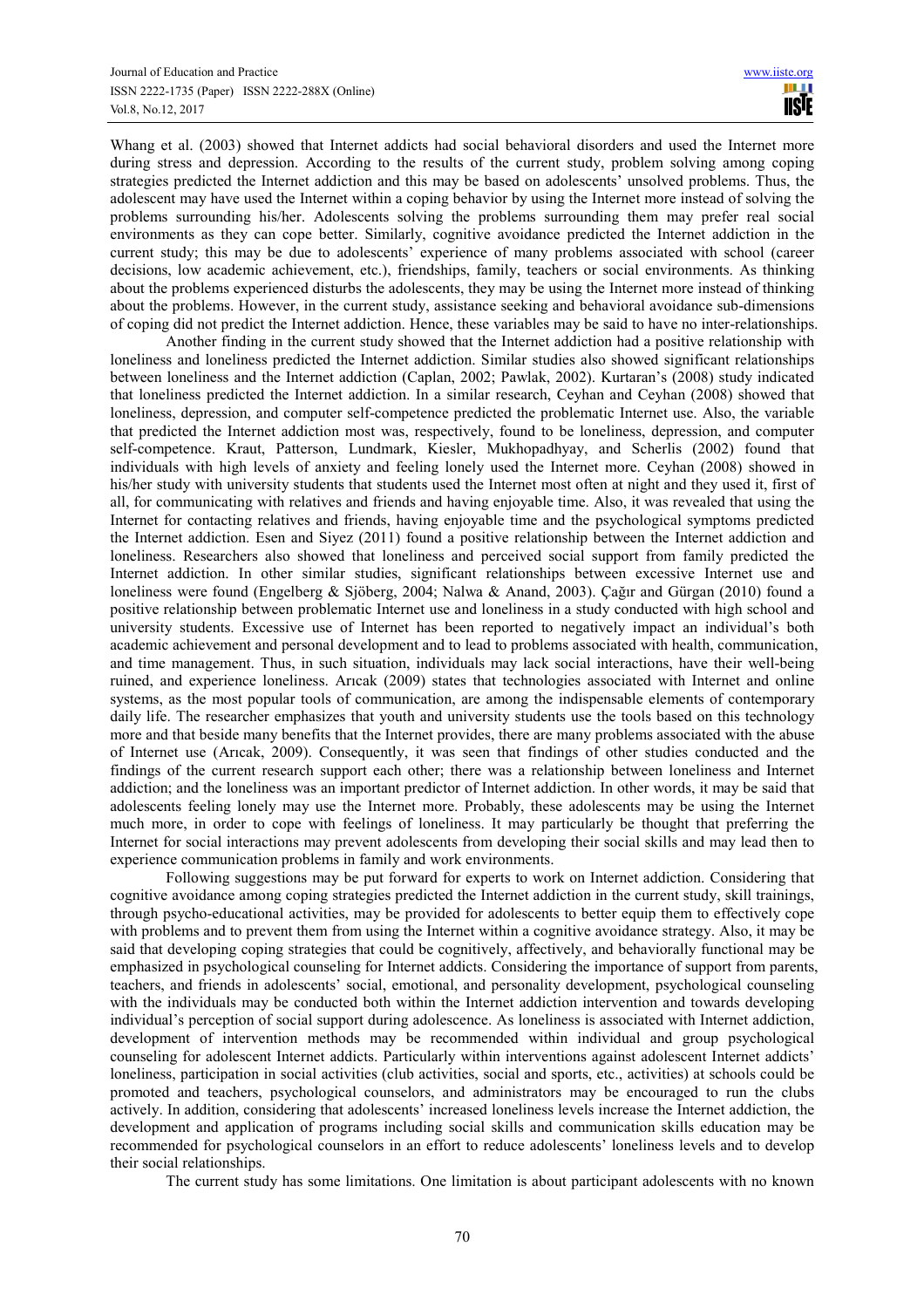clinical diagnosis. Findings of the current study must be considered based on this. Another limitation is that the current study was conducted with a total of 300 adolescents attending high schools in Adıyaman, Turkey, during 2015-2016 academic years. In terms of generalizing the findings, study must be re-conducted in different region and cities or countries. In the current research, perceived social support, coping strategies, and loneliness predicting, or not predicting, the Internet addiction were examined. Future studies involving these variables may be conducted with different samples (university students, adults). Also, variables (depression, hopelessness, emotion regulation, etc.) that could predict Internet addiction in adolescents may be studied.

#### **References**

- Arıcak, O. T. (2009). Psychiatric symptomatology as a predictor of cyberbullying among university students. *Eurasian Journal of Educational Research*, *34,* 167-184.
- Batıgün, A.D. & Kılıç, N. (2011). The relationships between Internet addiction, social support, psychological symptoms and some socio-demographical variables, *Turkish Journal of Psychology*, *26* (67), 11-13.

Baum, A., Singer, J. E., & Baum, C. (1981). Stress and the environment. *Journal of Social Issues,* 37(1), 4-33.

- Brodzinsky, D. M., Elias, M. J., Steiger, C., Simon, J., Gill, M., & Hitt, J. C. (1992). Coping Scale for children and youth: Scale development and validation. *Journal of Applied Developmental Psychology, 13*, 195-214. doi: 10.1016/0193-3973(92)90029-H
- Caplan, S. E. (2002). Problematic Internet use and psychological well-being: development of a theory based cognitive- behavioral measurement instrument. *Computers in Human Behavior*, *18,* 553 75.
- Ceyhan, A.A. (2008) Predictors of problematic Internet use on Turkish university students *CyberPsychology & Behavior, 11*(3), 363-366.
- Ceyhan, A. A., & Ceyhan, A. (2008). Loneliness, depression, and computer self-efficacy as predictors of problematic Internet use, *CyberPsychology & Behavior*, *11*(6), 699-701.
- Cohen, L. M., Manion, L. l., & Morrison, K. (2007). *Research methods in education* (6th ed.). New York: Taylor & Francis.
- Çağır, G., & Gürgan, U. (2010). The relationship between the levels of high school and university students' problematic use of Internet and their perceived wellness and loneliness levels. *Balıkesir University Journal of Social Sciences Institute*, *13*(24), 70- 85.
- Derin, S. (2013). *High school students Internet addiction and subjective well-being.* Unpublished Master Thesis, Hacettepe University Social Sciences Institute, Ankara.
- Durak-Batıgün, A., & Hasta, D. (2010). Internet addiction: An evaluation in terms of loneliness and interpersonal relationship styles. *Anatolian Journal of Psychiatry, 11,* 213–219.
- Eker, D., Arkar, H., & Yaldız, H. (2001). Factorial structure, validity, and reliability of revised form of the multidimensional scale of perceived social support. *Turkish Journal of Psychiatry, 12*(1), 17-25.
- Erden, S., & Hatun, O. (2015). The use of cognitive-behavioral therapy in coping with Internet addiction: A Case Study, *The Turkish Journal on Addictions, 2*(1), 70-83.
- Ernst, J. M. & Cacioppo, J.T. (1999). Lonely hearts: Psychological perspectives on loneliness*. Applied and Preventive Psychology, 8,* 1–22.
- Ersun, A., Şahin-Köze, B., Muslu, G., Beytut, D., Başbakkal, Z., & *Conk*, Z. (2012). Investigation of the relation between the use of Internet among nursing students and social support systems, *Florence Nightingale Hemşirelik Dergisi*, *20*(2), 86-92.
- Eijnden, R. J. M., Meerkerk, G. J., Vermulst, A. A., Spijkerman, R., & Engels, C. M. E. (2008). Online communication, compulsive Internet use, and psychosocial well-being among adolescents: A longitudinal study. *Developmental Psychology, 44*, 655-665.
- Engelberg, E. & Sjöberg, L. (2004). Internet use, social skills, and adjustment, C*yberPsychology and Behavior,*  7(1), 41-50.
- Esen, E., & Siyez, D.M. (2011). An investigation of psycho-social variables in predicting internet addiction among adolescents, *Turkish Psychological Counseling and Guidance Journal*, *4*(36), 127-138.
- Fraenkel, J., Wallen, N. & Hyun, H. H. (2012). *How to design and evaluate research in education* (8th ed.) Boston: McGraw Hill.
- Gutman, L. M., & Midgley, C. (2000). The role of protective factors in supporting the academic achievement of poor African American students during the middle school transition. *Journal of Youth and Adolescence*, *29*(2), 223-248.
- Hays, R. D., & DiMatteo, M. R. (1987). A short-form measure of loneliness. *Journal of Personality Assessment,*  51(1), 69-81.
- Kıran-Esen, B., & Gündoğdu, M. (2010). The relationship between Internet addiction, peer pressure and perceived social support among adolescents, *The International Journal of Educational Researchers*, *2*(1), 29-36.
- Kraut, R., Patterson, M., Lundmark, V., Kiesler, S., Mukhopadhyay, T., & Scherlis, W. (2002). Internet paradox: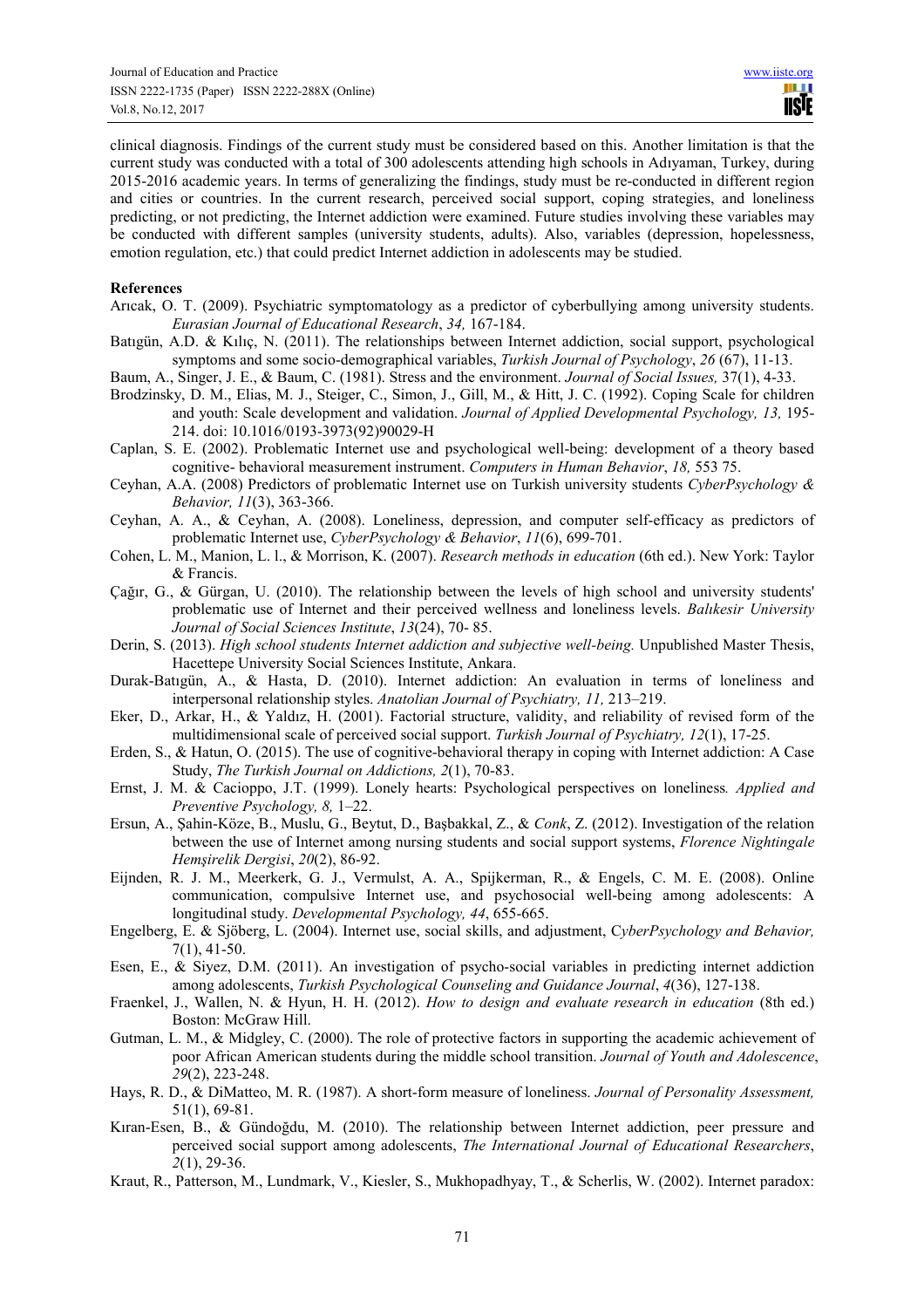A social technology that reduces social involvement and psychological well-being? *Journal of Social,*, *58* (1), 49-74.

- Kraut, R., Scherlis, W., Patterson, M., Kiesler, S., & Mukhopadhyay, T. (1998). Social impact of the Internet: What does it mean? *Communications of the ACM, 41*(12), 21–22.
- Kim, J. H., Lau, C. H., Cheuk, K. K., Kan, P., Hui, H., L. C., & Griffiths, S M. (2010). Brief report: predictors of heavy internet use and associations with health-promoting and health risk behaviors among Hong Kong University students. *Journal of Adolescence* 33, 215-220.
- Koyuncu, T., Ünsal, A., & Arslantaş, D. (2012). İlköğretim ve lise öğrencileri arasında internet bağımlılığı ve yalnızlık. (2-6 Ekim, Bursa), Uludağ Üniversitesi, 15. Ulusal Halk Sağlığı Kongresi.
- Kurtaran, G. T. (2008). *Examining the variables predicted Internet addiction.* Unpublished Master Thesis, Mersin University Social Sciences Institute, Mersin.
- Kutlu, M., Savcı, M., Demir, Y., & Aysan, F. (2016). Turkish adaptation of Young's Internet Addiction Test-Short Form: a reliability and validity study on university students and adolescents. *Anatolian Journal of Psychiatry, 17*(1), 69-76.
- Lazarus, R. S. (1991). Psychological stress in the workplace. Handbook on job stress*,*, *Journal of Social Behavior Personality, 6*(7), 1-9.
- Lazarus, R. S., & Folkman S. (1984). *Stress, appraisal, and coping*, New York: Springer Publishing Company.
- Lei, L., & Wu, Y. (2007). Adolescents' paternal attachment and Internet use, *CyberPsychology and Behavior, 10,* 633-639.
- Lin, S. S. J., & Tsai, C. C. (2002). Sensation seeking and internet dependence of Taiwanese high school adolescents. *Computers in Human Behavior*, *18,* 411–426.
- Martin, J., Schumacher, P. (2003). Loneliness and social uses of the internet. *Computers and Behavior,* 19, 659-  $671.$
- Morahan-Martin, J. M., & Schumacher P. (2000). Incidence and correlates of pathological internet use among college students. *Computers in Human Behavior, 16*, 13-29.
- Nalwa, K., & Anand, A. (2003). Internet addiction in students: A cause of concern, *CyberPsychology and Behavior, 6*(6), 653-656.
- Nedim-Bal, P., & Metan H. (2016). The effect of computer addiction management psycho training program on 9th grade students, *Abant İzzet Baysal Üniversitesi Eğitim Fakültesi Dergisi, 16*(1), 62-74.
- Ögel, K. (2012). *İnternet bağımlılığı: İnternetin psikolojisini anlamak ve bağımlılıkla başa çıkmak.* İstanbul: Türkiye İş Bankası Kültür Yayınları.
- Özcan, N. & Buzlu, S. (2005). Problemli internet kullanımını belirlemede yardımcı bir araç: İnternet bilişsel durum ölçeğinin üniversite öğrencilerinde geçerlik ve güvenirliği. *Bağımlılık Dergisi*, *6*(1), 19-26.
- Özdilek, A. (2002). *İnternet ve hukuk*. İstanbul: Papatya Yayıncılık.
- Özmutaf, M.N., Özgür, Z. & Gökmen, F. (2008). General point of view of the university students on computer usage in context of personal health. *Ege Journal of Medicine* ,47 (2) , 81 – 86.
- Pallant, J. (2011). *SPSS survival manual a step by step guide to data analysis using SPSS*. 4<sup>th</sup> Edition. Australia: Allen & Unwin.
- Papacharissi, Z. & Rubin A. M. (2000). Predictors of Internet use. *Journal of Broadcast Electron Media, 44*, 175-196.
- Pawlak, C. (2002). Correlates of Internet use and addiction in adolescents. *Dissertation Abstracts International Section A: Humanities & Social Sciences, 63(5),* 1727.
- Pawlikowski, M., Altstötter-Gleich, C., & Brand, M. (2013). Validation and psychometric properties of a short version of Young's internet addiction test. *Computers in Human Behavior*, *29*(3), 1212-1223.
- Peplau, L. A., & Perlman, D. (1982). Perspective on loneliness. In L. A. Peplau & D. Perlman (Eds), *Loneliness: A sourcebook of current theory, research, and therapy* (pp. 1–8). New York: Wiley Inter science.
- Sanders, M. G., & Herting, J. R. (2000). *Gender and the effects of school, family, and church support on the academic achievement of African-American urban adolescents*. In M. G. Sanders (Ed.), Schooling students placed at risk: Research, policy, and practice in the education of poor and minority adolescents (pp.141-161). Mahwah, NJ: Lawrence Erlbaum Associates.
- Sheeks, M., & Birchmeier, Z. (2007). Shyness, sociability, and the use of computer-mediate communication in relationship development. *CyberPsychology & Behavior*, *10*(1), 64–70.
- Swickert, R. J., Hittner, J. B. & Harris, J. L. (2002). Relationship among Internet use, personality and social support. *Computers in Human Behavior, 18,* 437-451.
- Şahin, N.H. (1994). *Stres nedir? Ne değildir?. Stresle başa çıkma: Olumlu bir yaklaşım*, Ankara: Türk Psikologlar Derneği Yayınları.
- Tabachnick, B. G., & Fidell, L. S. (2013). *Using multivariate statistics* (6th ed.), Boston: Allyn and Bacon.
- Taçyıldız, Ö. (2010). *Prediction of levels of internet addiction in high school students according to some variables.* Unpublished Master Thesis, Ege University Social Sciences Institute, İzmir.